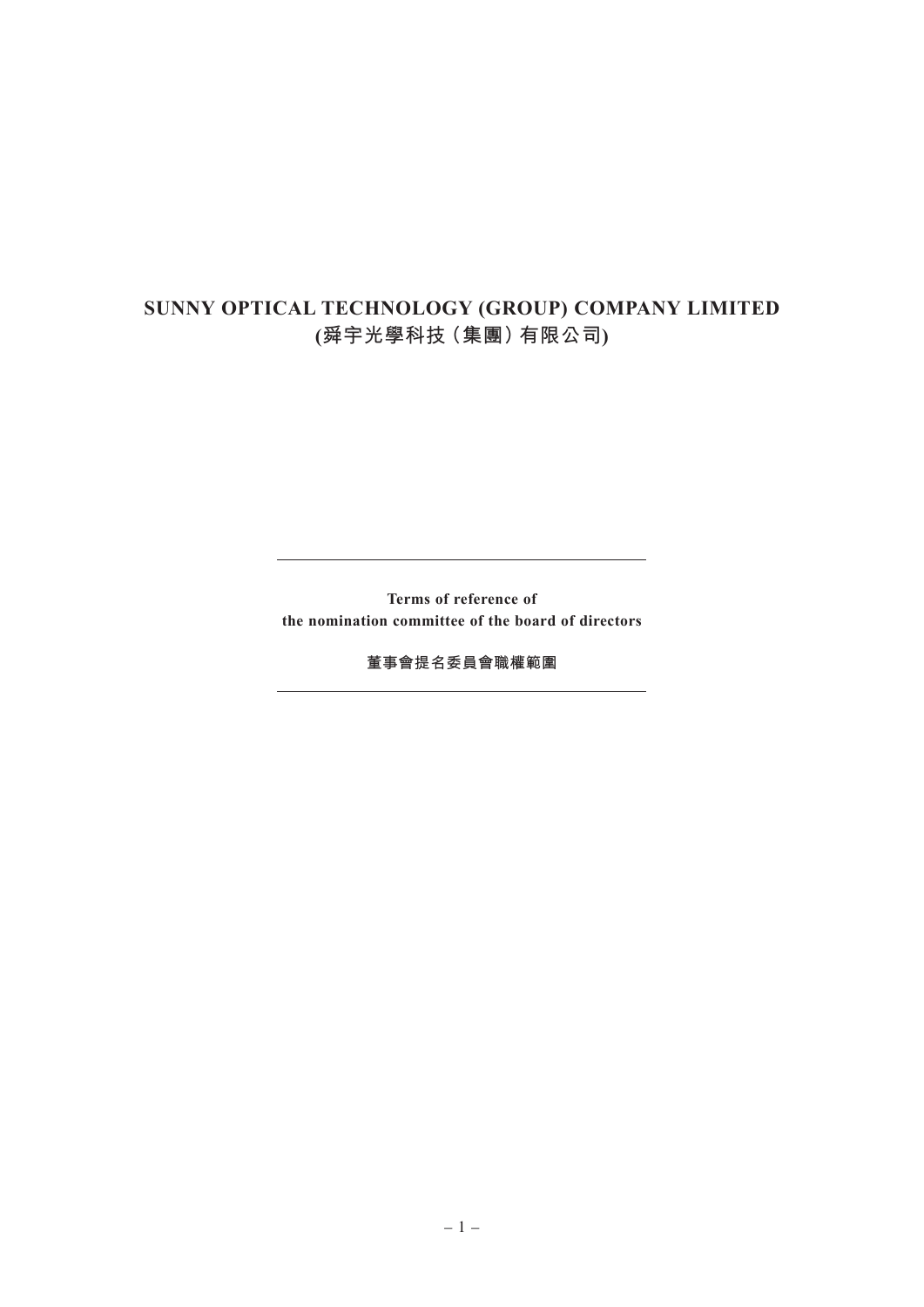# **SUNNY OPTICAL TECHNOLOGY (GROUP) COMPANY LIMITED (舜宇光學科技(集團)有限公司)**

**("Company"「本公司」)**

**Terms of reference of the Nomination Committee ("Committee") of the board of directors ("Board") of the Company**

### **本公司董事會(「董事會」)提名委員會(「委員會」)職權範圍**

#### **1. Adoption of the Terms of Reference**

### **採納職權範圍**

These terms of reference of the Committee were adopted pursuant to a resolution passed by the Board at its meeting held on 22 December 2011 and revised on 30 August 2013.

#### **2. Membership**

- 2.1 Members of the Committee shall be appointed by the Board from amongst the directors of the Company and shall consist of not less than three members and a majority of whom shall be independent non-executive directors.
- 2.2 The Chairman of the Committee shall be appointed by the Board and shall be the chairman of the Board or an independent non- executive director.
- 2.3 The secretary of the Committee shall be appointed by the Board.
- **2.4** The appointment of the members or secretary of the Committee may be revoked, or additional members may be appointed to the Committee by separate resolutions passed by the Board.
- **2.5** Only members of the Committee have the right to attend Committee meetings. Other individuals such as the chairman of the Board, and head of human resources, may be invited to attend all or part of any meetings as and when appropriate.

本委員會職權範圍是按董事會於二零一一年十 二月二十二日會議通過及於二零一三年八月三 十日修訂的決議採納立的。

### **成員**

委員會成員由董事會從董事中挑選,委員會人 數最少三名,而大部分之成員須為獨立非執行 董事。

委員會主席由董事會委任及必須是董事會主席 或一名獨立非執行董事。

委員會秘書由董事會委任。

經董事會通過獨立決議,方可委任額外或罷免 委員會成員或秘書。

只有委員會成員才有權參加委員會的會議。其 它人員如董事會主席,人力資源經理可在適當 的情況下被邀請參加委員會各項或部分會議。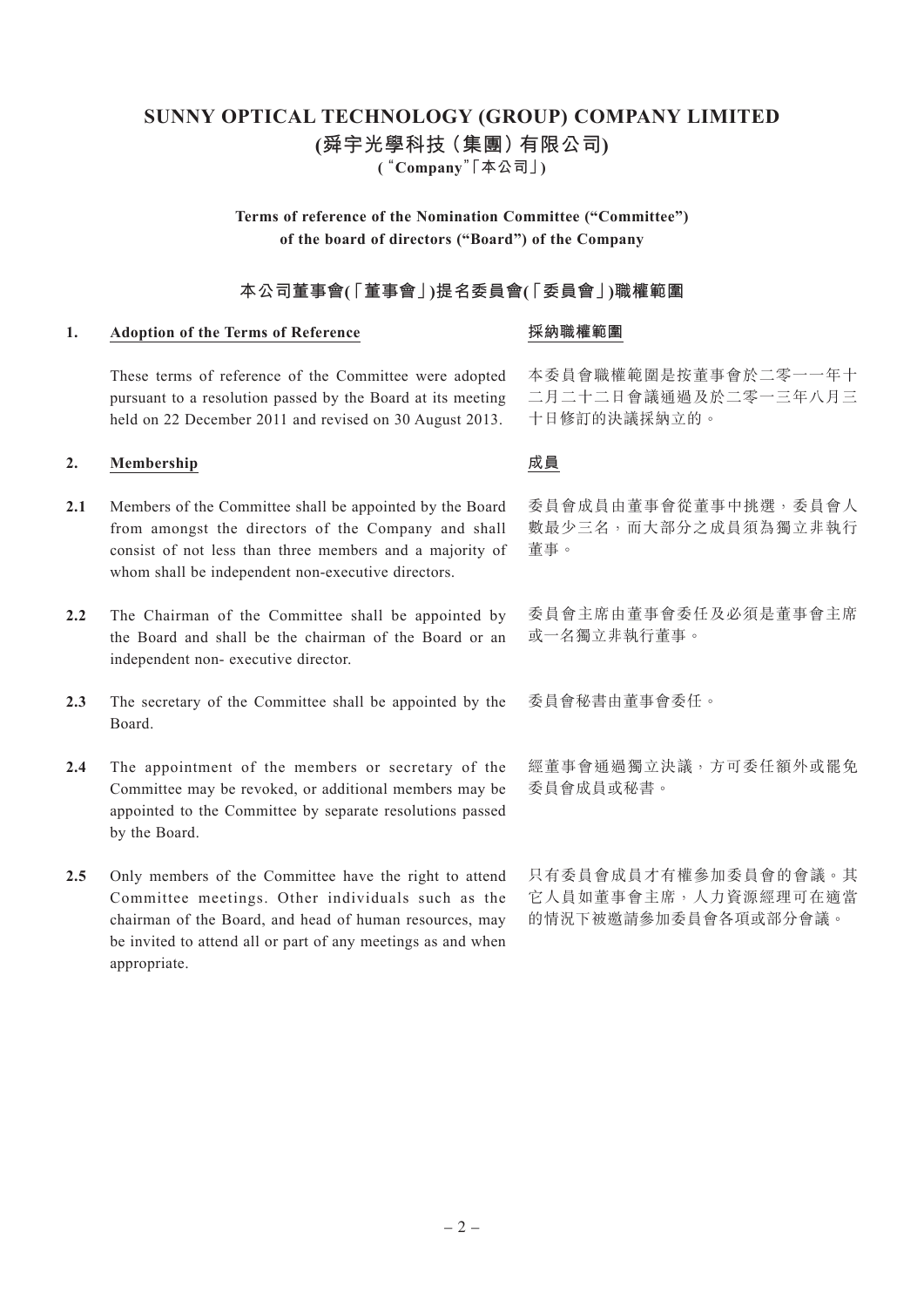#### **3. Proceedings of the Committee**

#### **3.1** *Notice:*

- (a) Unless otherwise agreed by all the Committee members, a meeting shall be called by at least seven days' notice.
- (b) A Committee member may and, on the request of a Committee member, the secretary to the Committee shall, at any time summon a Committee meeting. Notice shall be given to each Committee member in person orally or in writing or by telephone or by email or by facsimile transmission at the telephone or facsimile or address or email address from time to time notified to the secretary by such Committee member or in such other manner as the Committee members may from time to time determine.
- (c) Any notice given orally shall be confirmed in writing as soon as practicable and before the meeting.
- (d) Notice of meeting shall state the time and place of the meeting and shall be accompanied by an agenda together with other documents which may be required to be considered by the members of the Committee for the purposes of the meeting. In respect of regular meeting of the Committee to be held as mentioned in clause 3.3 below, and so far as practicable in all other meetings of the Committee, the agenda and accompanying papers shall be sent in full to all the members of the Committee in a timely manner and at least 3 days before the intended date of the meeting of the Committee (or such other period as all the Committee members may agree).
- **3.2** *Quorum:* The quorum of the Committee meeting shall be two members of the Committee and a majority of which shall be the independent non-executive directors.
- **3.3** *Frequency:* Meetings shall be held at least once a year to review, formulate and consider the nomination procedures as regards the appointment, re-designation, reappointment and removal of directors of the Company, their implementation during the year and to make recommendations to the Board on candidates for appointment as directors.

#### **會議程序**

#### **會議通知:**

除非委員會全體成員同意,委員會的會議通知 期,不應少於七天。

任何委員會成員或委員會秘書(應委員會成員的 請求時)可於任何時候召開委員會會議。召開會 議通告必須親身以口頭或以書面形式、或以電 話、電子郵件、傳真或其他委員會成員不時議 定的方式發出予各委員會成員(以該成員最後通 知秘書的電話號碼、傳真號碼、地址或電子郵 箱地址為準)。

口頭會議通知應儘快(及在會議召開前)以書面 方式確實。

會議通告必須說明開會時間及地點並附以議程 及連同委員會成員就會議目的或需要參閱的其 他文件。第3.3條所述委員會定期會議的議程及 有關文件應全部及時送交委員會全體成員,並 至少在計劃舉行委員會會議日期的最少三天前 (或全體委員會成員協定的其它時間內)送出。 委員會其它所有會議在切實可行的情況下亦應 採納以上安排。

**法定人數:** 委員會會議法定人數為委員會兩位 成員,而大部分出席的成員須為獨立非執行 董事。

**次數:** 每年至少召開一次會議,以檢討、釐定 及考慮本公司就董事委任、調職、重新委任及 罷免的提名程序、前述事項在有關年度的實施 及向董事會提呈出任董事候選人的建議。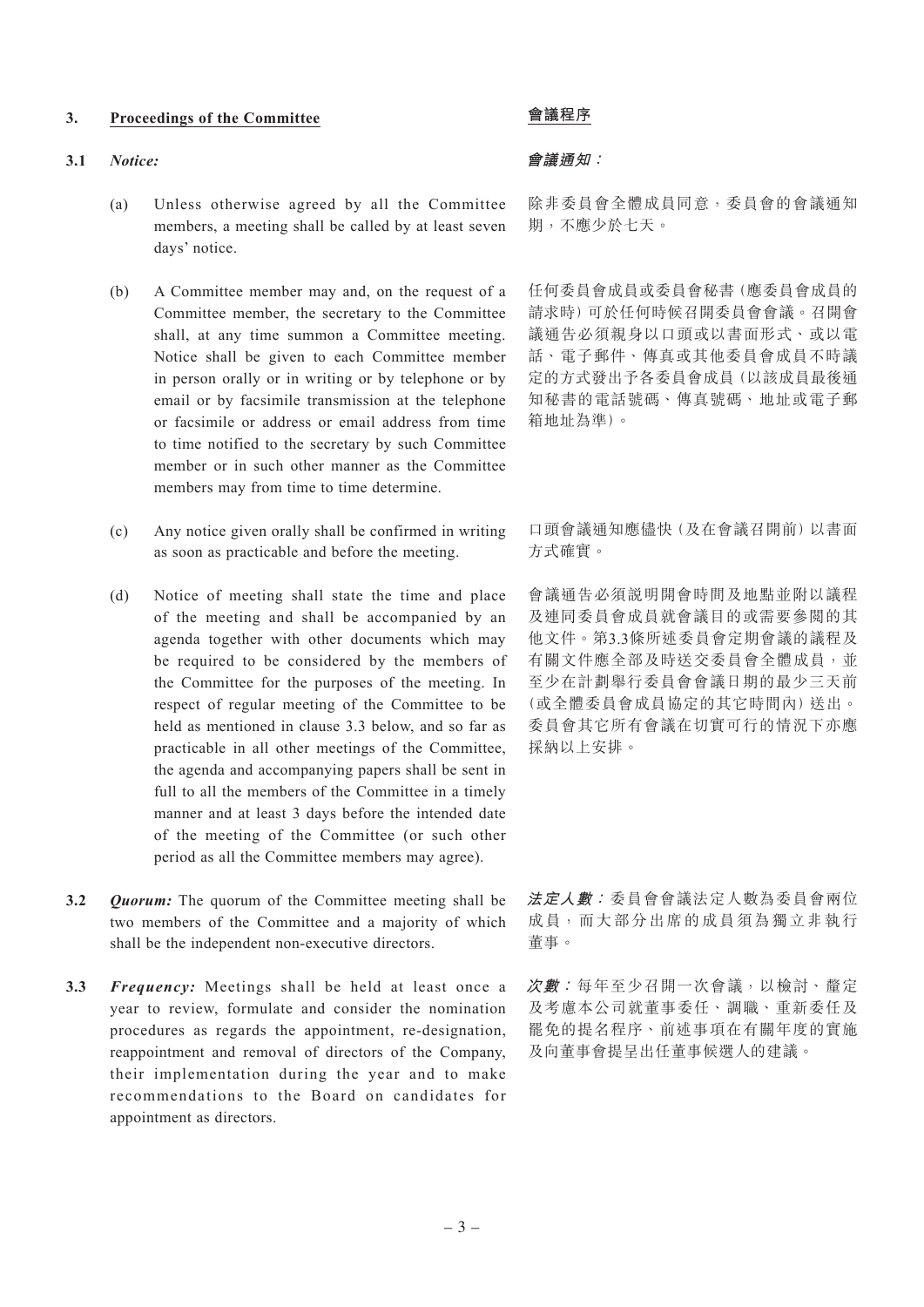**3.4** *Participation:* Members may participate in a meeting by means of a conference telephone or similar communications equipment by means of which all persons participating in the meeting are capable of hearing each other.

#### **4. Resolutions**

- **4.1** Resolutions of the Committee at any meetings shall be passed by a majority of votes of the members present.
- **4.2** Written resolutions may be passed by all Committee members in writing.

#### **5. Alternate Committee members**

A Committee member may not appoint any alternate.

#### **6. Authority of the Committee**

- **6.1** The Committee may exercise the following powers:
	- (a) to seek any information it requires from any employees of the Company and its subsidiaries (together, the "**Group**") and any professional advisers in order to perform its duties, to require any of them to prepare and submit reports and to attend Committee meetings and to supply information and address the questions raised by the Committee;
	- (b) to review the performance of the directors and the independence of independent non-executive directors in relation to their appointment or reappointment as directors;
	- (c) to obtain, at the Company's expenses, outside independent legal or other independent professional advices on or assistance to any matters within these terms of reference, including the advices of independent human resource consultancy firm or other independent professionals, and to secure the attendance of outsiders with relevant experience and expertise at its meetings if it considers this necessary. The Committee shall have full authority to commission any search (including without limitation litigation, bankruptcy and credit searches), report, survey or open recruitment which it deems necessary to help it fulfill its duties and should be provided with sufficient resources to discharge its duties;

**次數:** 成員可以以電話會議或其它形式參加委 員會會議,但所有參加會議的人員應能相互清 晰聽到。

### **決議**

任何委員會會議決議都必須由參加會議的多數 成員投票贊成通過。

委員會成員可以書面決議方式通過任何決議, 惟必須所有委員會成員書面同意。

### **委任代表**

委員會成員不能委任代表。

#### **委員會的權力**

委員會可以行使以下權力:

要求本公司及其任何附屬公司(合稱「**本集團**」) 的任何僱員及專業顧問,提供委員會為執行其 職責而需要的任何資料,並編製及提交報告、 出席委員會會議及提供所需資料及解答有關 問題;

於董事獲委任或重新委任後,評審董事的表現 及獨立非執行董事的獨立性;

按照其職權範圍就相關事項向外界尋求獨立法 律或其他獨立專業意見或協助(包括獨立的人力 資源顧問公司或其他獨立專業人士)。如委員會 需要,可邀請具備相關經驗及專業才能的外界 人士出席委員會會議。委員會有權進行其認為 適當的調查(包括但不限於訴訟、破產及信譽查 冊)、報告、審視或公開徵募及取得充足資源以 履行其職責。前述費用均由本公司承擔;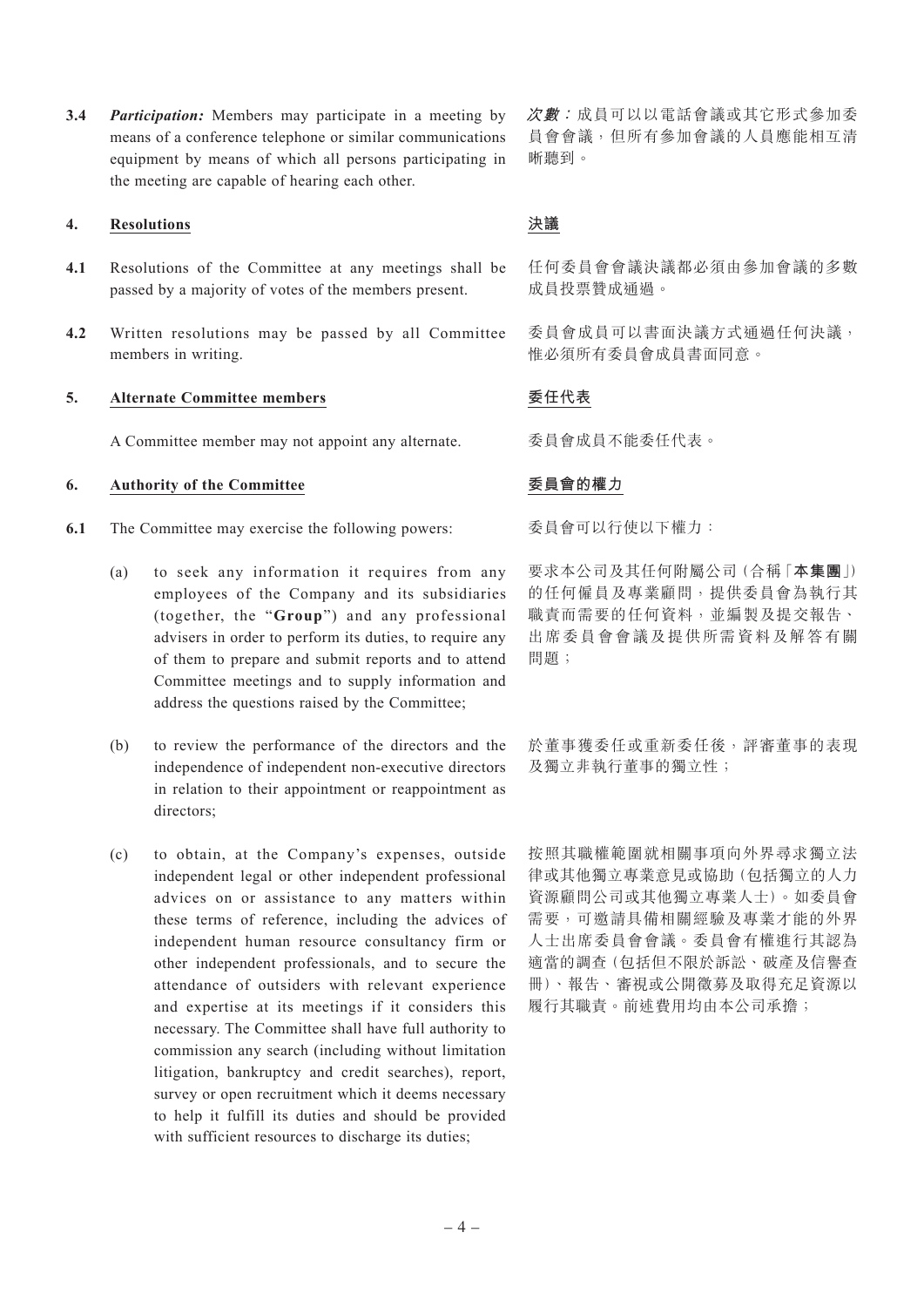- (d) to review annually these terms of reference and their effectiveness in the discharge of its duties and to make recommendations to the Board any changes it considers necessary; and
- (e) to exercise such powers as the Committee may consider necessary and expedient so that their duties under section 7 below can be properly discharged.
- **6.2** The Company should provide the Committee sufficient resources to perform its duties.

#### **7. Duties**

The duties of the Committee shall be:

- (a) to review the structure, size, composition and diversity (including the skills, knowledge, gender, age, cultural and educational background or professional experience) of the Board at least annually;
- (b) to identify individuals suitably qualified to become members of the Board and may select individuals nominated for directorship;
- (c) to assess the independence of the independent nonexecutive directors;
- (d) to make recommendations to the Board on:
	- (i) the roles, responsibilities, capabilities, skills, knowledge and experience required from members of the Board;
	- (ii) the policies on the terms of employment of non-executive directors;
	- (iii) the composition of the audit committee, remuneration committee and other board committees of the Company;
	- (iv) proposed changes to the structure, size and composition of the Board to complement the Company's corporate strategy;
	- 具備合適資格擔任董事會成員的人士; (v) candidates suitably qualified to become members of the Board;

對本職權範圍及履行其職權的有效性作每年一 次的檢討並向董事會提出其認為須要的修訂建 議;及

為使委員會能合理地執行本職權範圍第七章所 列的職責,其認為有需要及有益的權力。

本公司應向委員會提供充足資源以履行其職責。

#### **委員會的職責**

委員會負責履行以下職責:

- 至少每年一次檢討董事會的架構、人數、組成 及成員多元化(包括技能、知識性別、年齡、文 化及教育背景或專業經驗);
- 物色具備合適資格可擔任董事的人士,挑選被 提名人士出任董事;
- 評核獨立非執行董事的獨立性;

向董事會提呈下列事項的建議:

作為董事會成員所應有的角色、責任、能力、 技術、知識及經驗;

委聘非執行董事的政策;

審核委員會、薪酬委員會及其他董事會委員會 的組成;

為配合本公司企業策略而擬對董事會的架構、 人數及組成作出的變動;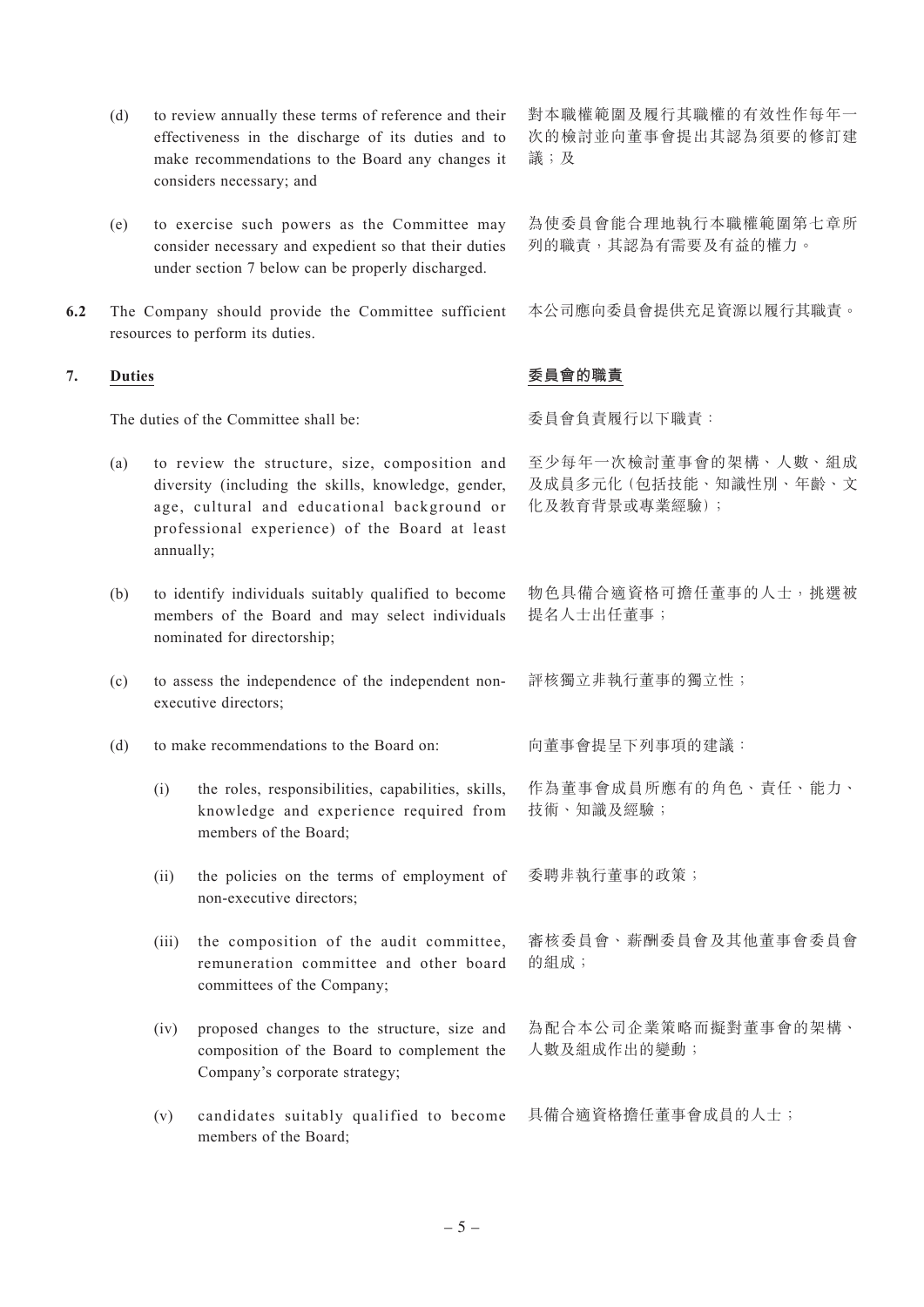- (vi) the selection of individuals nominated for directorship on merits and against objective criteria, with due regard on the benefits of diversity on the Board;
- (vii) the re-election by shareholders of the Company of any directors who are to retire by rotation having regard to their performance and ability to continue to contribute to the Board;
- (viii) the continuation (or not) in service of any independent non-executive director serving more than nine years and to provide recommendations to the shareholders of the Company as to how to vote in the resolution approving the re-election of such independent non-executive director;
- (ix) the appointment, re-designation, reappointment of directors; and
- (x) succession planning for directors in particular the chairman and the chief executive, taking into account the Company's corporate strategy and the mix of skills, knowledge, experience and diversity needed in the future;
- (e) to review the Board Diversity Policy adopted by the Board on a regular basis; make recommendations to the Board on measurable objectives for achieving diversity of the Board and monitor the progress on achieving the objectives;
- (f) to give full consideration to the following in the discharge of its duties as mentioned above or elsewhere in these terms of reference:
	- (i) succession planning of directors;
	- (ii) leadership needs of the Group with a view of maintaining or fostering the competitive edge of the Group over others;
	- (iii) changes in market environment and commercial needs of the market in which the Group operates;
	- (iv) the skills and expertise required from members of the Board;

挑選被提名人士出任董事,應考慮有關人士的 長處,並以客觀條件充份顧及董事會成員多元 化的裨益;

輪流退任董事的重新委任,於此,股東須考慮 其等的工作表現及對董事會繼續作出貢獻的能 力;

在任多於九年的獨立非執行董事的去留問題, 並就該等獨立非執行董事的繼續委任與否向本 公司股東就審議有關決議案贊成與否提供建議;

董事的委任、調職及重新委任;及

因應本公司的企業策略及日後需要的技能、知 識、經驗及多元化組合,進行董事接替計劃的 相關事宜(尤其是主席及行政總裁);

定期檢討董事會採納的董事會成員多元化政 策;並就達致董事會成員多元化的可計量目標 向董事會提出建議;以及監察達標的進度;

在履行上述責任或本職權範圍項下的其他責 任,對下列各項給予充份考慮:

董事接替計劃;

本集團為保持或加強本集團的競爭優勢所需要 的領導才能;

市場環境的轉變及本集團營運市場的商業需要;

董事會成員所須具備的技能及專才;及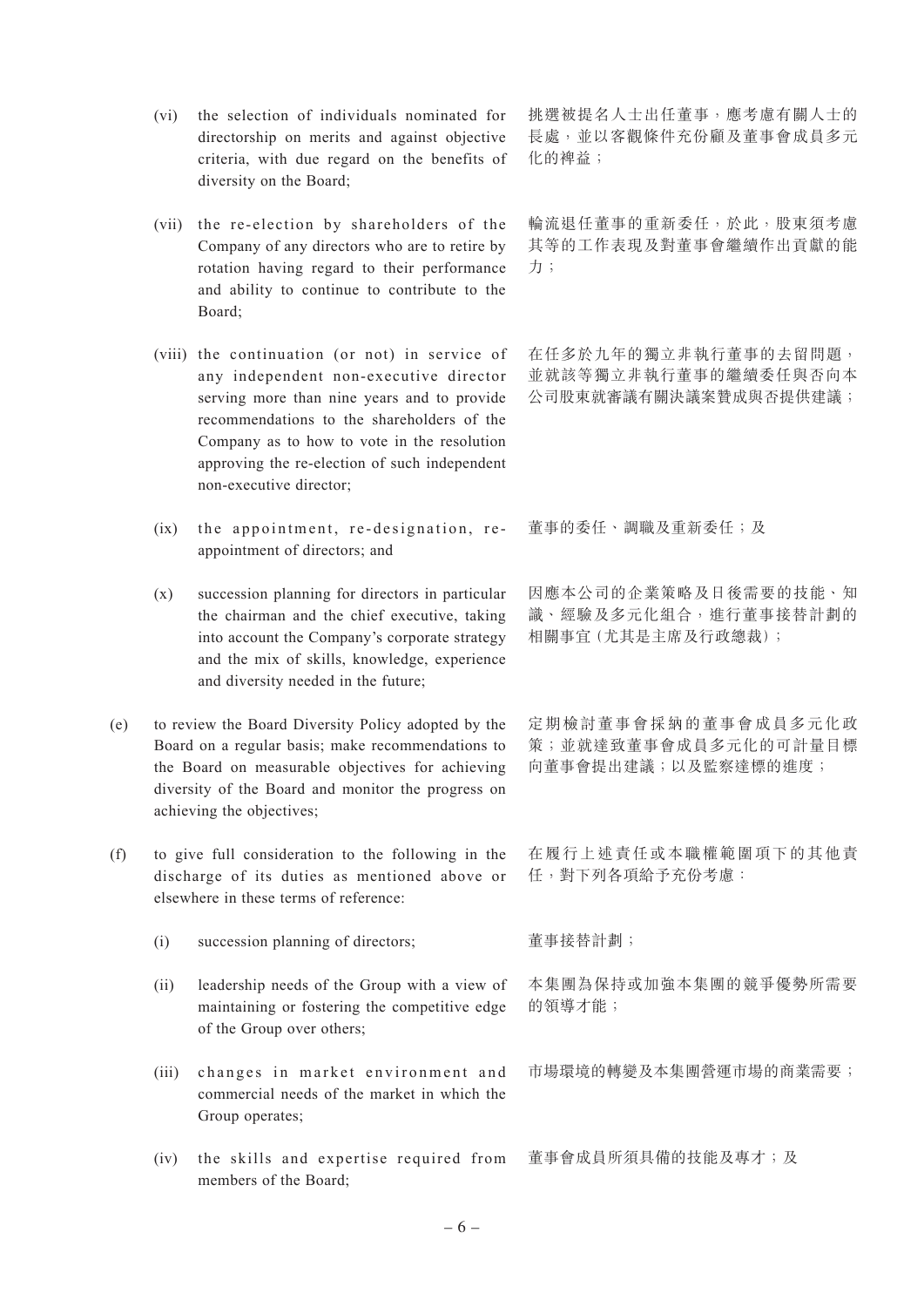- (v) the relevant requirements of the Rules Governing the Listing of Securities on The Stock Exchange of Hong Kong Limited (the "**Listing Rules**") with regard to directors of a listed issuer;
- (vi) in respect of any proposed service contracts to be entered into by any members of the Group with its directors or proposed director, which require the prior approval of the shareholders of the Company at general meeting under rule 13.68 of the Listing Rules, to review and provide recommendations to the shareholders of the Company (other than shareholders who are directors with a material interest in the relevant service contracts and their respective associates) as to whether the terms of the service contracts are fair and reasonable and whether such service contracts are in the interests of the Company and the shareholders as a whole, and to advise shareholders on how to vote;
- (vii) to ensure that on appointment to the Board, each director receive a formal letter of appointment setting out what is expected of them in terms of time commitment, committee service and involvement outside meetings of the Board;
- (viii) to conduct exit interviews with any director upon their resignation in order to ascertain the reasons for his departure; and
- (ix) to consider other matters, as defined or assigned by the Board from time to time.

#### **8. Minutes and records**

- **8.1** Full minutes of the meetings of the Committee and all written resolutions of the Committee should be kept by the secretary of the Committee.
- **8.2** The secretary of the Committee shall circulate the draft and final versions of minutes of the meeting of the Committee or, as the case may be, written resolutions of the Committee to all members of the Committee for their comment and records respectively within a reasonable time after the meeting or before the passing of the written resolutions.

香港聯合交易所有限公司證券上市規則(「**上市 規則**」)對上市發行人的董事的相關要求;

檢討及就所有按上市規則第13.68條須事先取得 本公司股東於股東大會批准的現任董事或建議 委任董事與集團成員的擬定服務合同,向本公 司股東(身為董事並於相關服務合同中擁有重大 利益的股東或其聯繫人)就該議定服務合同條款 的公平及合理性、服務合同對本公司及整體股 東而言是否有利及本公司股東應怎樣作表決, 向本公司股東提呈建議;

確保每位被委任的董事於被委任時均取得正式 委任函件,當中須訂明對其等之要求,包括工 作時間、董事會委員會服務要求及參與董事會 會議以外的工作;

會見辭去本公司董事職責的董事並瞭解其離職 原因;

考慮董事會指定或委派的其他事項。

#### **會議紀錄**

委員會的完整會議紀錄及書面決議應由委員會 秘書保存。

委員會秘書應於委員會會議結束後或書面決議 簽署前的合理時段內,把委員會會議紀錄或書 面決議(視乎情況而定)的初稿及最後定稿發送 委員會全體成員(初稿供成員表達意見,最後定 稿作其紀錄之用)。